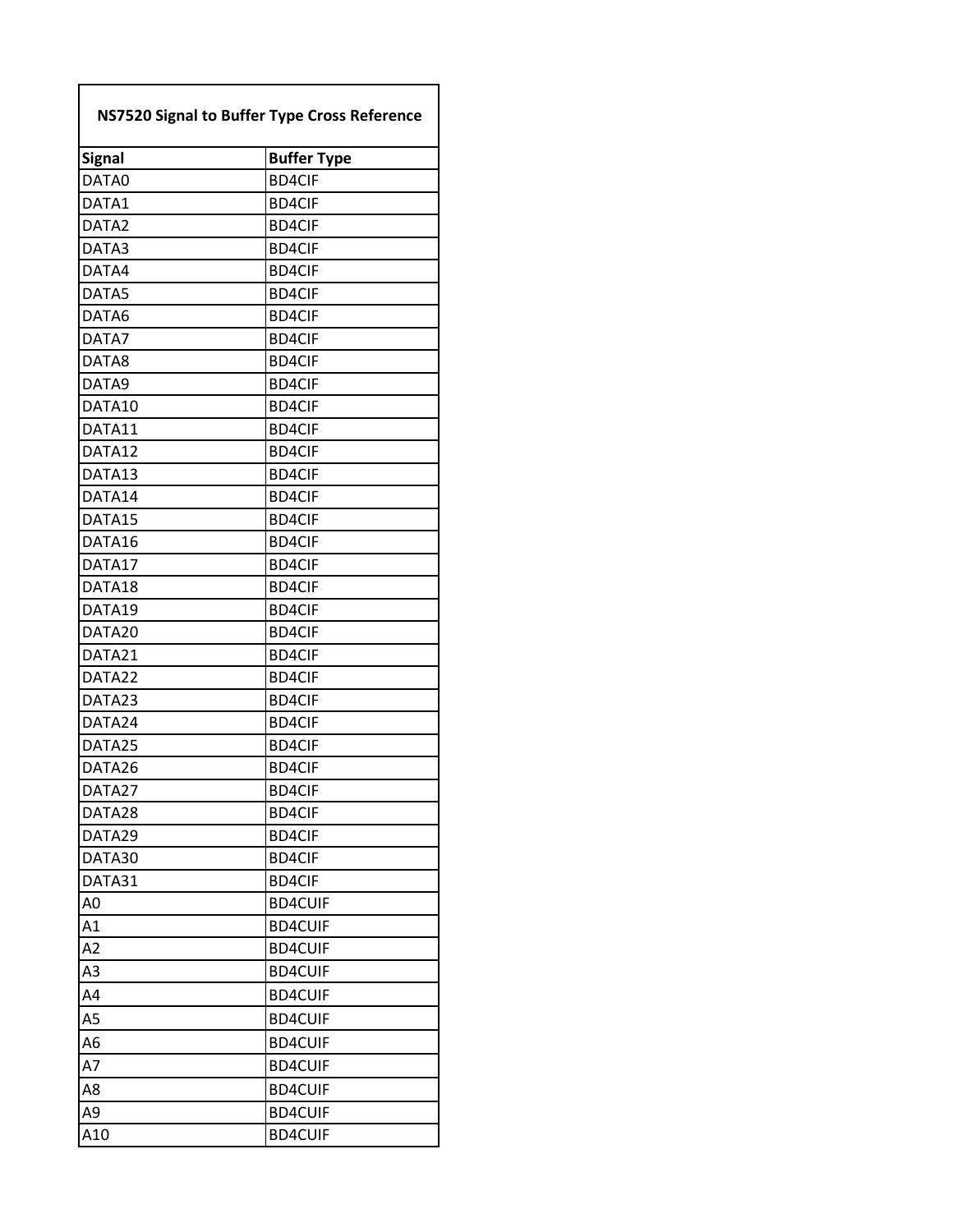| A11                | <b>BD4CUIF</b> |
|--------------------|----------------|
| A12                | <b>BD4CUIF</b> |
| A13                | <b>BD4CUIF</b> |
| A14                | <b>BD4CUIF</b> |
| A15                | <b>BD4CUIF</b> |
| A16                | <b>BD4CUIF</b> |
| A17                | <b>BD4CUIF</b> |
| A18                | <b>BD4CUIF</b> |
| A19                | <b>BD4CUIF</b> |
| A20                | <b>BD4CUIF</b> |
| A21                | <b>BD4CUIF</b> |
| A22                | <b>BD4CUIF</b> |
| A23                | <b>BD4CUIF</b> |
| A24                | <b>BD4CUIF</b> |
| A25                | <b>BD4CUIF</b> |
| A26                | <b>BD4CUIF</b> |
| A27                | <b>BD4CUIF</b> |
| XTALB1             | <b>OSCI</b>    |
| XTALB2             | OSCL60C1O      |
| TDI                | <b>IBUFUIF</b> |
| <b>TDO</b>         | BT2IF          |
| <b>TMS</b>         | <b>IBUFUIF</b> |
| <b>TCK</b>         | <b>IBUFIF</b>  |
| <b>TRST</b>        | <b>IBUFIF</b>  |
| <b>PLLTST</b>      | <b>IBUFIF</b>  |
| <b>BISTEN</b>      | <b>IBUFIF</b>  |
| <b>SCANEN</b>      | <b>IBUFIF</b>  |
| XTALA1             | <b>OSCI</b>    |
| XTALA2             | OSCL20C1O      |
| PORTA7             | <b>BD2CUIF</b> |
| PORTA6             | <b>BD2CUIF</b> |
| PORTA5             | <b>BD2CUIF</b> |
| PORTA4             | <b>BD2CUIF</b> |
| PORTA3             | <b>BD2CUIF</b> |
| PORTA2             | <b>BD2CUIF</b> |
| PORTA1             | <b>BD2CUIF</b> |
| PORTA0             | <b>BD2CUIF</b> |
| PORTC7             | <b>BD2CUIF</b> |
| PORTC6             | <b>BD2CUIF</b> |
| PORTC5             | <b>BD2CUIF</b> |
| PORTC4             | <b>BD2CUIF</b> |
| PORTC3             | <b>BD2CUIF</b> |
| PORTC <sub>2</sub> | <b>BD2CUIF</b> |
| PORTC1             | <b>BD2CUIF</b> |
| PORTC0             | <b>BD2CUIF</b> |
| <b>RXDV</b>        | <b>IBUFIF</b>  |
| <b>RXER</b>        | <b>IBUFIF</b>  |